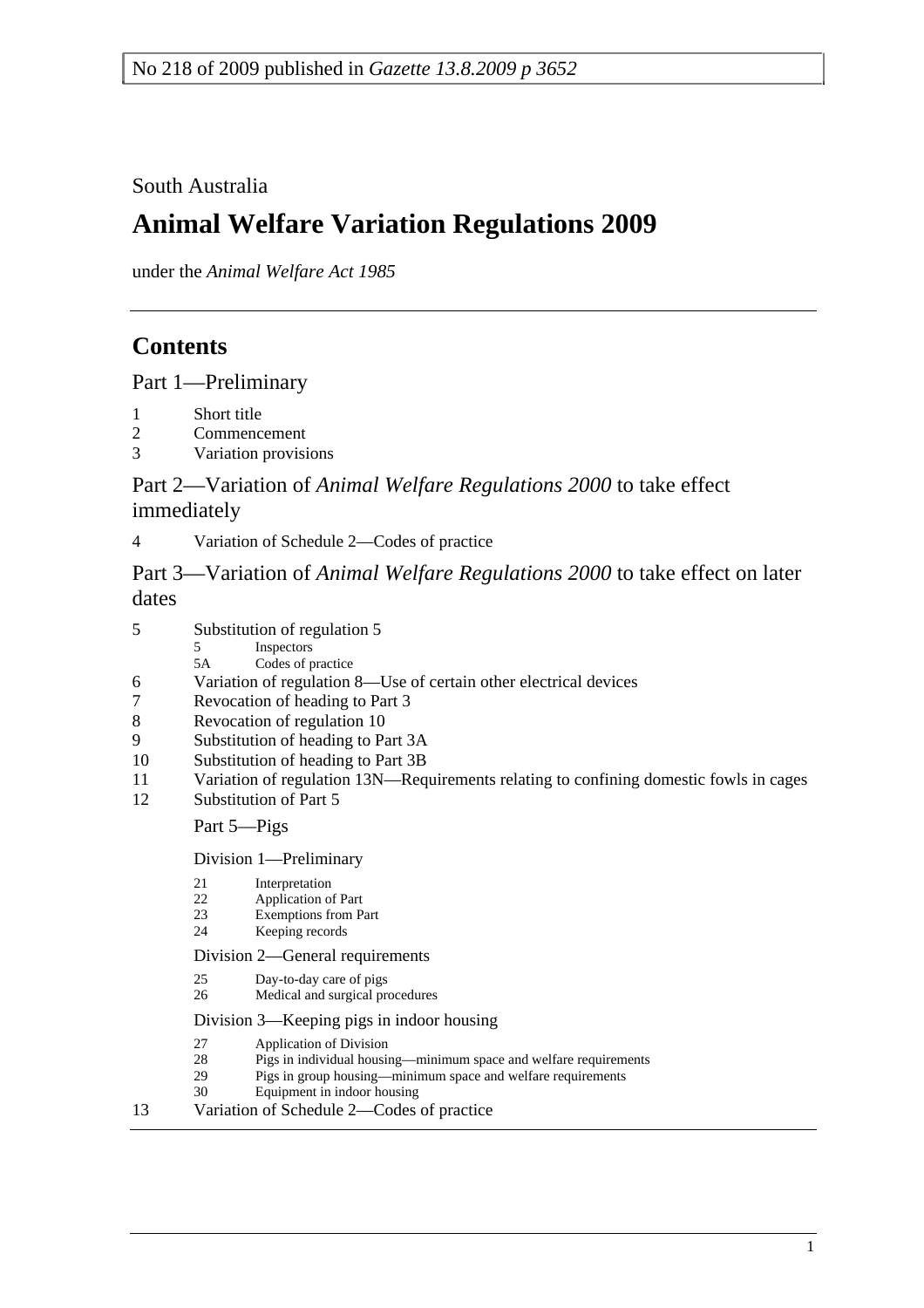## **Part 1—Preliminary**

#### **1—Short title**

These regulations may be cited as the *Animal Welfare Variation Regulations 2009*.

#### **2—Commencement**

- (1) Parts 1 and 2 of these regulations come into operation on the day on which they are made.
- (2) Subject to subregulations (3) and (4), Part 3 of these regulations will come into operation on 1 November 2009.
- (3) Regulations 25(5) and 26(1) and (2) (to be inserted into the *Animal Welfare Regulations 2000* by regulation 12 of these regulations) will come into operation on 1 March 2011.
- (4) Regulation 29(1) (to be inserted into the *Animal Welfare Regulations 2000* by regulation 12 of these regulations) will come into operation on 20 April 2012.

#### **3—Variation provisions**

In these regulations, a provision under a heading referring to the variation of specified regulations varies the regulations so specified.

## **Part 2—Variation of** *Animal Welfare Regulations 2000* **to take effect immediately**

#### **4—Variation of Schedule 2—Codes of practice**

 (1) Schedule 2 other than item 17—delete "as amended from time to time" wherever occurring and substitute in each case:

as in force on 20 May 2009

(2) Schedule 2, item 17—delete "as amended from time to time" and substitute:

as in force on 19 April 2007

## **Part 3—Variation of** *Animal Welfare Regulations 2000* **to take effect on later dates**

#### **5—Substitution of regulation 5**

Regulation 5—delete the regulation and substitute:

#### **5—Inspectors**

- (1) For the purposes of the definition of *qualified person* in section 28 of the Act, the following training is prescribed:
	- (a) a course of basic training for inspectors provided, from time to time, by the Minister;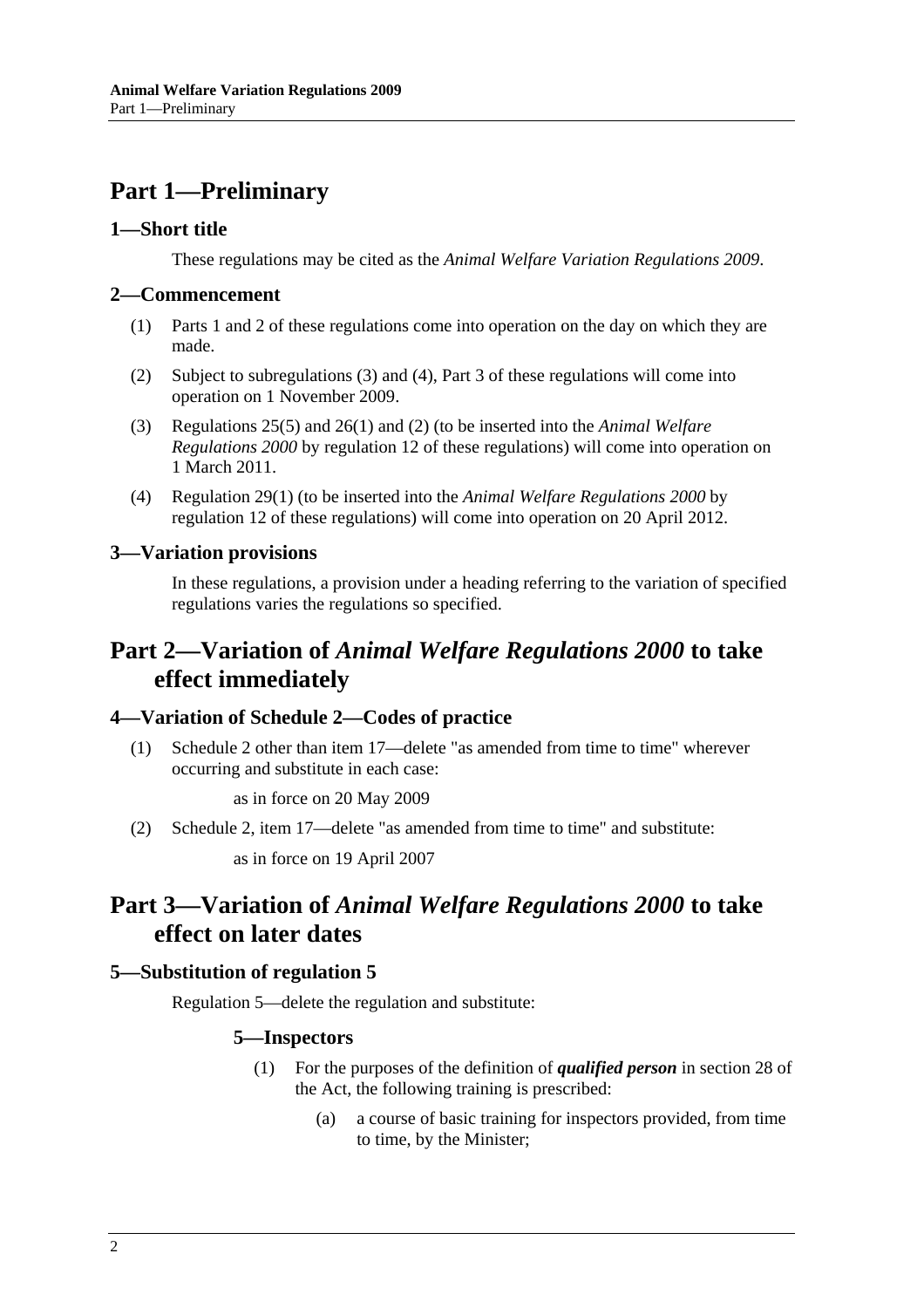- (b) a course of training that would, in the opinion of the Minister, qualify a person to be appointed as a member of a police force of the Commonwealth or a State or Territory of the Commonwealth;
- (c) a course of training approved by the Minister provided by—
	- (i) the Royal Society for the Prevention of Cruelty to Animals (South Australia) (*RSPCA*) or an organisation corresponding to the RSPCA in another State or a Territory of the Commonwealth; or
	- (ii) a public sector agency of the Commonwealth or a State or Territory of the Commonwealth.
- (2) An inspector is authorised to give expiation notices for an alleged offence against the Act or these regulations.

## **5A—Codes of practice**

 (1) A person described in an entry in Schedule 2 must, in carrying out an activity described in that entry, ensure compliance with the code of practice and any modifications specified in the entry.

Maximum penalty: \$2 500.

Expiation fee: \$210.

 (2) For the purposes of section 43 of the Act, each of the codes of practice specified in Schedule 2 is a prescribed code of practice.

#### **6—Variation of regulation 8—Use of certain other electrical devices**

- (1) Regulation  $8(2)(b)(i)$ —delete subparagraph (i) and substitute:
	- (i) the animal is a prescribed animal; and
- (2) Regulation 8—after subregulation (2) insert:
	- (3) In this regulation—

#### *prescribed animal* means—

- (a) an animal of the genus *Bos* or *Bubalus*; or
- (b) an animal of the genus *Sus* (other than a pig that is being kept in the course of the business of a piggery).

#### **7—Revocation of heading to Part 3**

Heading to Part 3—delete the heading

#### **8—Revocation of regulation 10**

Regulation 10—delete the regulation

#### **9—Substitution of heading to Part 3A**

Heading to Part 3A—delete the heading and substitute:

## **Part 3—Rodeos**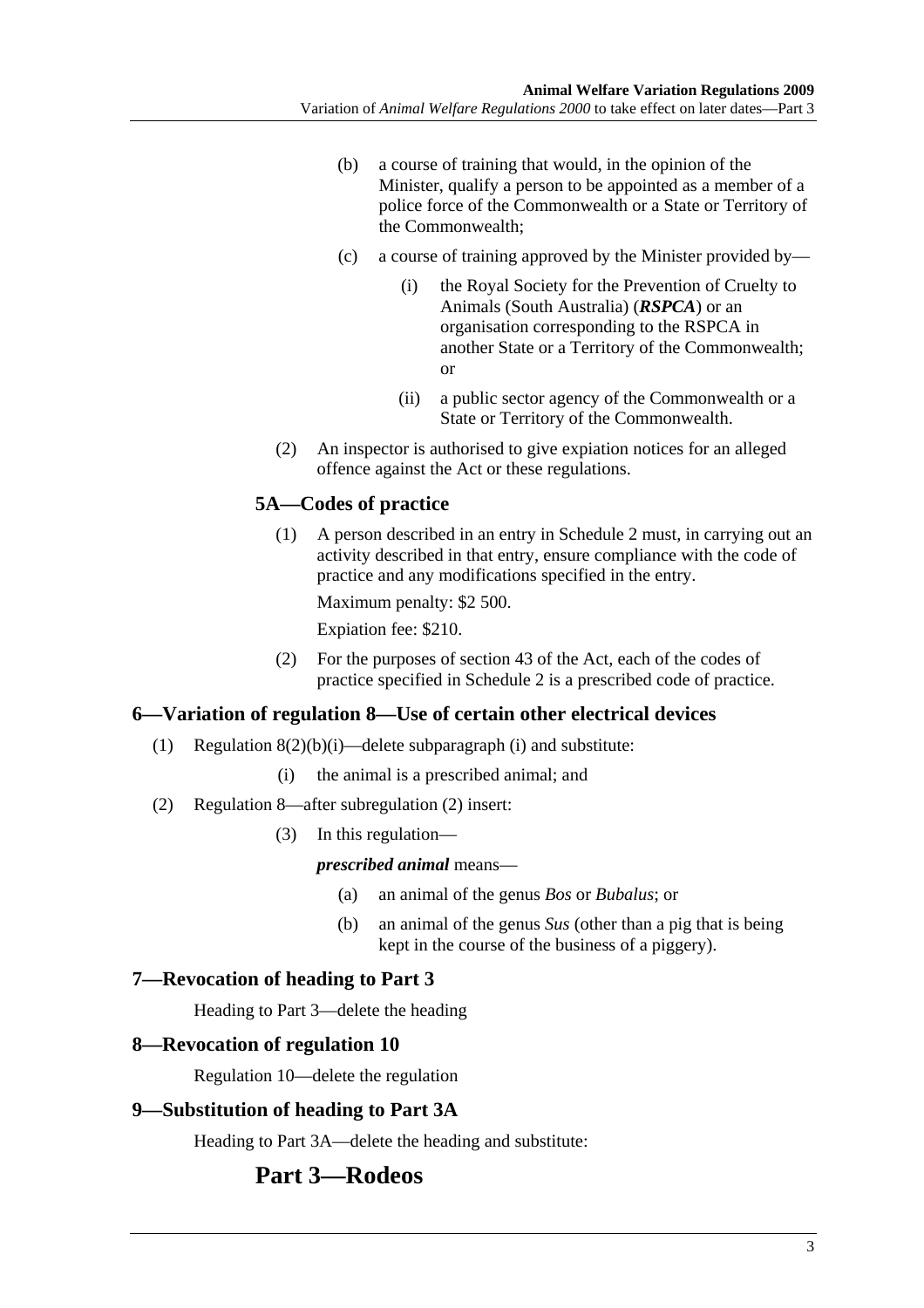#### **10—Substitution of heading to Part 3B**

Heading to Part 3B—delete the heading and substitute:

## **Part 3A—Domestic fowls**

#### **11—Variation of regulation 13N—Requirements relating to confining domestic fowls in cages**

Regulation 13N(5)—after "Subregulation (4)" insert:

and this subregulation

#### **12—Substitution of Part 5**

Part 5—delete the Part and substitute:

## **Part 5—Pigs**

## **Division 1—Preliminary**

#### **21—Interpretation**

(1) In this Part—

*boar* means an uncastrated male pig over 9 months of age;

*creep area* means an area for housing piglets adjacent to a farrowing crate in which the piglets of the sow are protected from crushing and overlying by the sow;

*farrowing* means giving birth to piglets;

*farrowing crate* means an enclosure for housing a sow for the purposes of farrowing—

- (a) that closely corresponds to the sow's body size; and
- (b) in which the sow is unable to turn around; and
- (c) that has an adjacent creep area for any piglets of the sow;

*farrowing pen* means a pen for housing—

- (a) a sow for the purposes of farrowing; and
- (b) any piglets of the sow;

*feeder* means a trough, hopper or other equipment from which feed may be accessed by a pig;

*gilt* means a female pig (other than a sow) that has been selected for breeding;

*herd health program*, in relation to a pig, means a program, approved by the Minister, that identifies potential health and biosecurity risks to the pig and specifies action to prevent or minimise those risks;

*pen* means an enclosure for housing a pig or group of pigs in which the pig or pigs are able to turn around;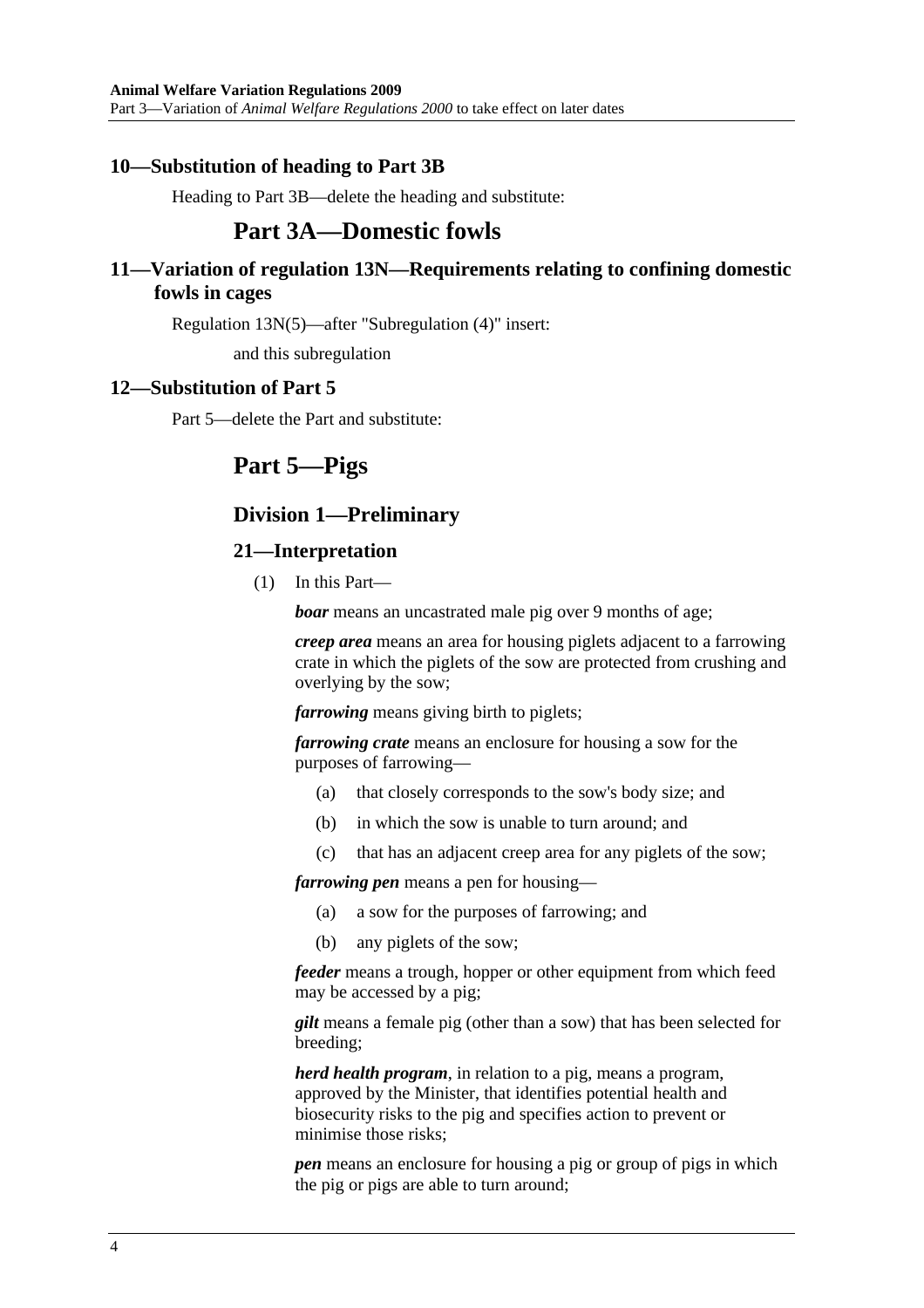*piglet*, of a sow, includes any piglet that is dependent on the sow for milk;

*sow* means an adult female pig that has had 1 or more litters;

*stall* means an enclosure (other than a farrowing crate) for housing a single pig—

- (a) that closely corresponds to the pig's body size; and
- (b) in which the pig is unable to turn around;

*suitably qualified*—see subregulation (2);

*waterer* means a trough or other equipment from which drinking water may be accessed by a pig.

- (2) For the purposes of this Part, a person is suitably qualified if the person—
	- (a) is a veterinary surgeon; or
	- (b) holds a tertiary qualification approved by the Minister in the field of veterinary science or agriculture; or
	- (c) holds a Certificate III in Agriculture (Pig Production) from a college within the meaning of the *Technical and Further Education Act 1975*; or
	- (d) holds a qualification that is, in the opinion of the Minister, equivalent to the qualification referred to in paragraph (c); or
	- (e) satisfies the Minister that he or she has, during a period of at least 12 months, been responsible for the care of pigs in a business that has, during that period of responsibility, complied with a quality assurance program approved by the Minister relating to pig husbandry.

#### **22—Application of Part**

This Part applies in relation to a pig kept in the course of the business of a piggery.

#### **23—Exemptions from Part**

- (1) Subject to this regulation, the Minister may, by notice in writing—
	- (a) exempt a person, subject to such conditions as the Minister thinks fit and specifies in the notice, from specified provisions of this Part; or
	- (b) vary or revoke an exemption, or a condition of an exemption, under this regulation or impose a further condition.
- (2) An exemption under this regulation operates for a period (not exceeding 12 months) specified in the notice.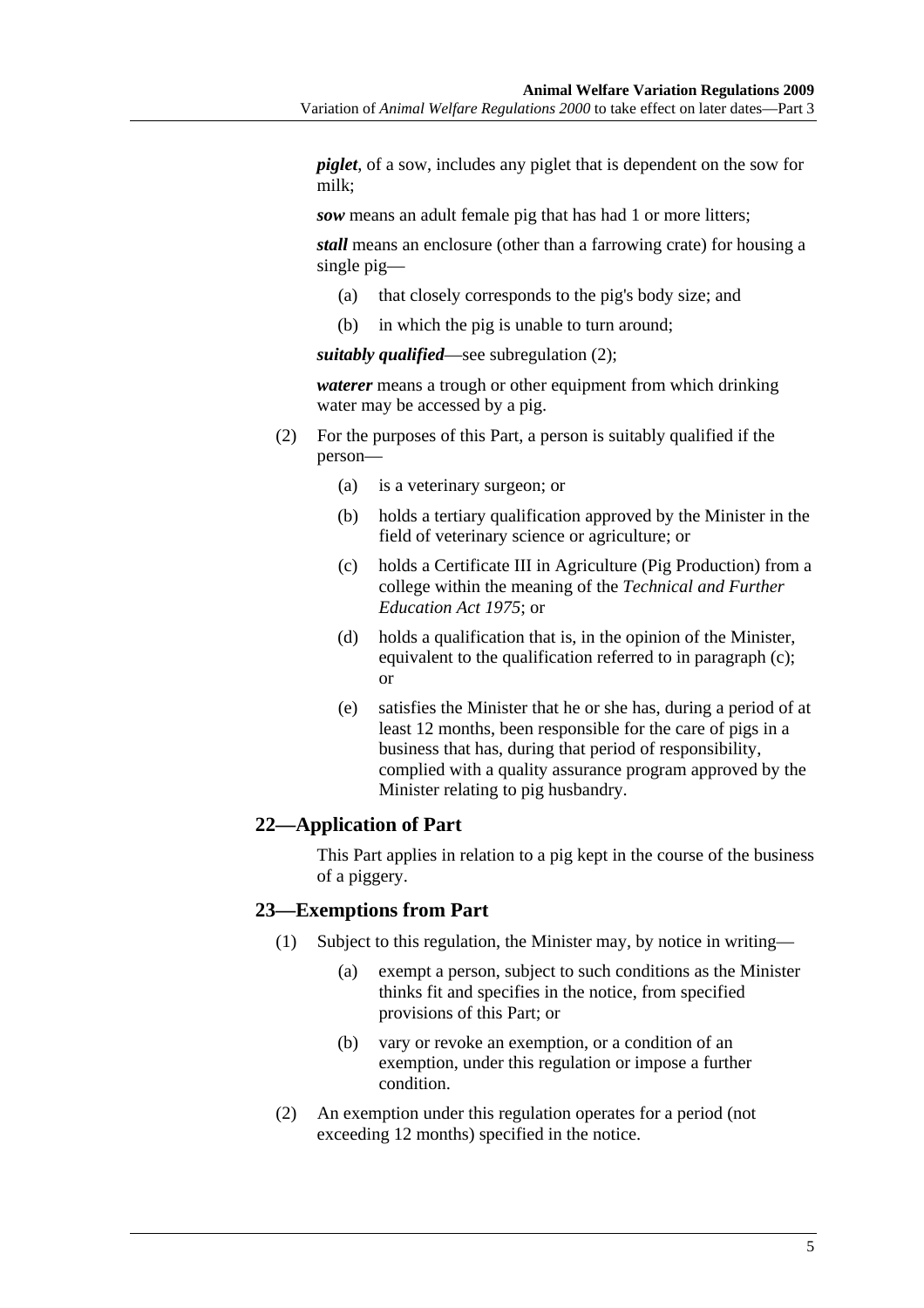(3) A person who contravenes a condition of an exemption is guilty of an offence.

Maximum penalty: \$2 500.

Expiation fee: \$210.

#### **24—Keeping records**

- (1) A person who keeps a pig must ensure that—
	- (a) a written record is kept of—
		- (i) any inspection of the pig required under this Part (including any concerns regarding the pig's health or welfare detected by the inspection); and
		- (ii) any inspection of equipment required under this Part (including any equipment failure or malfunction detected by the inspection); and
	- (b) the record—
		- (i) is kept for 3 years from the day on which the record was made; and
		- (ii) is readily available for inspection at all reasonable times by an inspector.

Maximum penalty: \$2 500.

Expiation fee: \$210.

 (2) For the purposes of subregulation (1), a record may be kept in electronic form.

## **Division 2—General requirements**

#### **25—Day-to-day care of pigs**

- (1) A person who keeps a pig must ensure that the pig is provided with—
	- (a) adequate food containing sufficient nutrients to ensure the pig's good health and vitality; and
	- (b) adequate water to meet the pig's physiological needs.

Maximum penalty: \$2 500.

- (2) A person who keeps a pig must ensure that, within 24 hours after birth, the pig has received colostrum or an appropriate substitute. Maximum penalty: \$2 500.
- (3) A person who keeps a pig must ensure that the pig is inspected at least once a day to assess the pig's health and well-being. Maximum penalty: \$2 500. Expiation fee: \$210.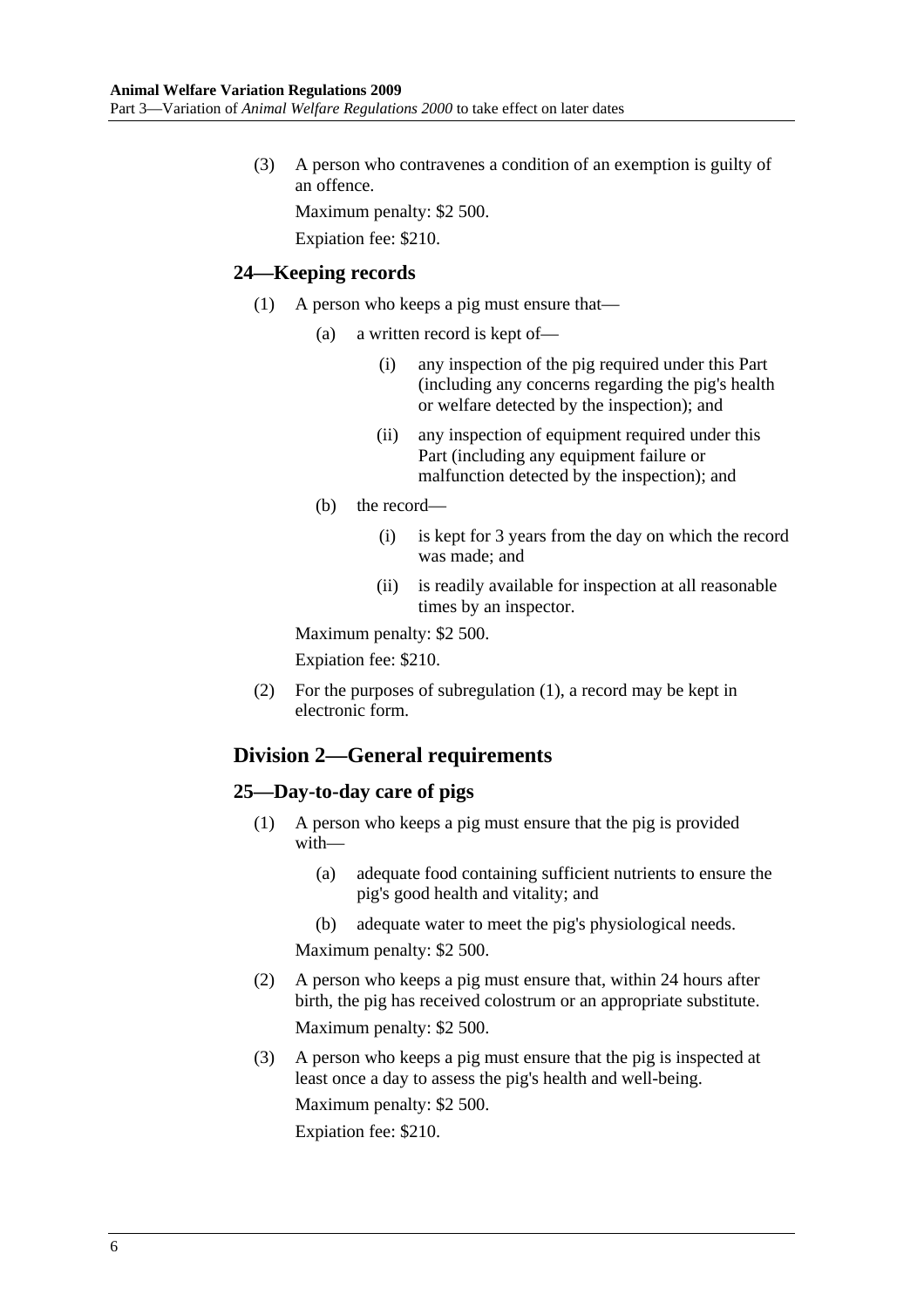- (4) A person who keeps a pig must ensure that—
	- (a) reasonable steps are taken to avoid a build up of faeces and urine in the pig's housing; and
	- (b) the pig is not tethered; and
	- (c) the pig is not exposed to any dog unless—
		- (i) the dog is under the effective control of a person; and
		- (ii) in the case of a dog that has a history of biting humans or animals—the dog is wearing a muzzle.

Maximum penalty: \$2 500.

Expiation fee: \$210.

- (5) A person who keeps a pig must ensure that—
	- (a) each person responsible for the care of the pig is a suitably qualified person or a person acting under the supervision of a suitably qualified person; and
	- (b) a herd health program is in place in relation to the pig.

Maximum penalty: \$2 500.

**Note—** 

Subregulation (5) will come into operation on 1 March 2011.

#### **26—Medical and surgical procedures**

**Note—** 

Subregulations (1) and (2) will come into operation on 1 March 2011.

- (1) A person who keeps a pig must ensure that—
	- (a) any significant medical or surgical procedure is carried out in relation to the pig only by a suitably qualified person or by a person acting under the direct supervision of a suitably qualified person; and
	- (b) any simple medical or surgical procedure is carried out in relation to the pig only by a suitably qualified person or by a person acting under the supervision (whether or not direct supervision) of a suitably qualified person.

Maximum penalty: \$2 500.

Expiation fee: \$210.

- (2) However, subregulation (1) does not apply in relation to the destruction of a pig if, due to urgent circumstances—
	- (a) the services of a suitably qualified person are not reasonably available; and
	- (b) destruction of the pig is necessary in order to prevent undue suffering by the pig.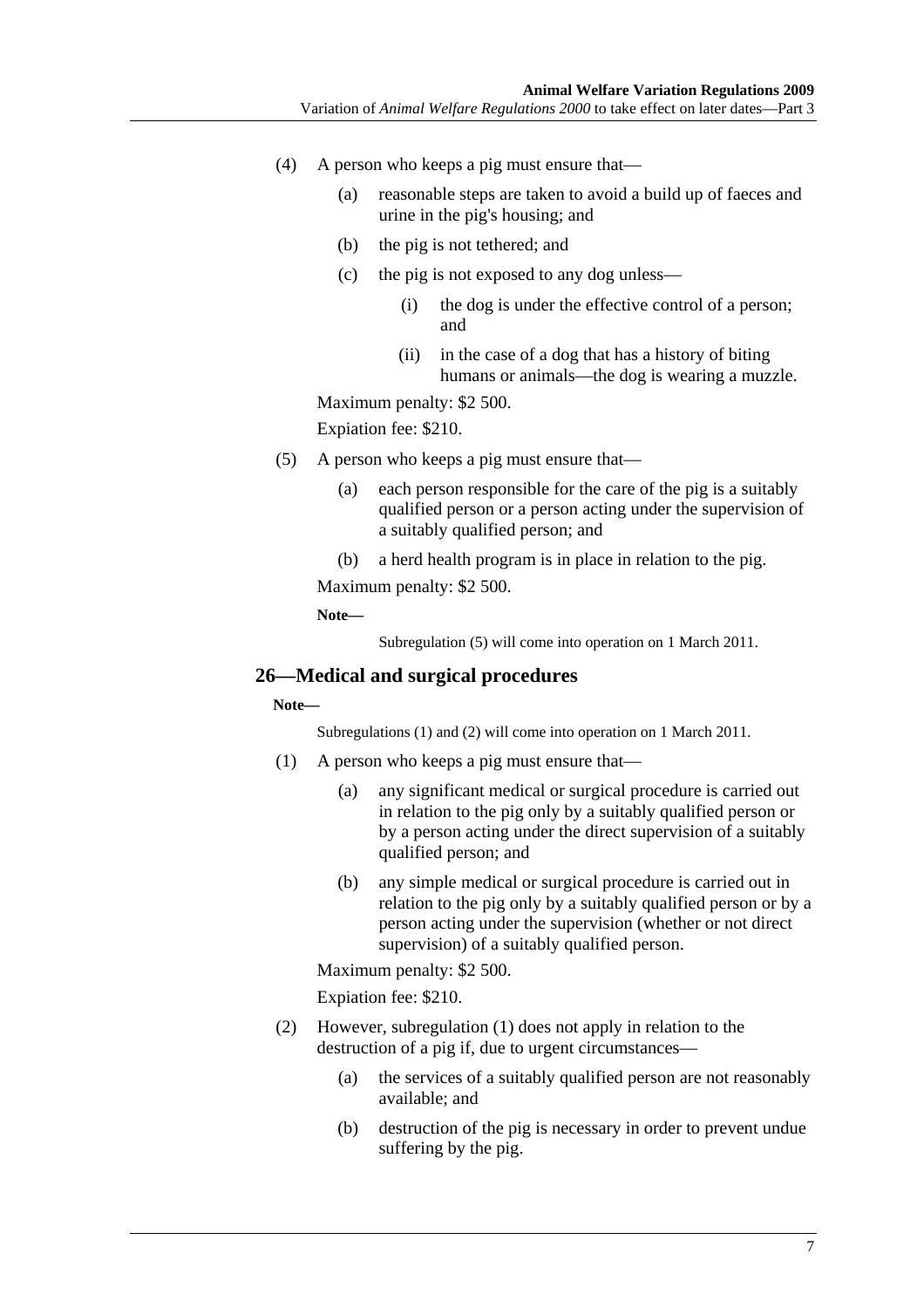(3) A person who keeps a pig must ensure that a vasectomy or surgical castration is not performed on a pig over 21 days of age unless the pig is anaesthetised.

Maximum penalty: \$2 500.

Expiation fee: \$210.

(4) In this regulation—

*significant medical or surgical procedure*, in relation to a pig, means—

- (a) vasectomy or castration of the pig; or
- (b) tusk trimming of the pig; or
- (c) nose ringing of the pig; or
- (d) destruction of the pig;

*simple medical or surgical procedure*, in relation to a pig, means—

- (a) administration to the pig of a veterinary product (including a drug, vaccine or other substance) whether intravenously, orally, topically or by any other means; or
- (b) diagnosis of pregnancy of the pig; or
- (c) docking of the pig's tail; or
- (d) clipping of the pig's needle teeth; or
- (e) measurement of the pig's backfat; or
- (f) application to the pig of identification marks, tags or chips.
- (5) This regulation is in addition to and does not derogate from the operation of—
	- (a) the *Agricultural and Veterinary Products (Control of Use) Act 2002* (for example, in relation to the treatment of an animal with a veterinary product within the meaning of that Act); or
	- (b) the *Livestock Act 1997* (for example, in relation to the supply or use of a vaccine); or
	- (c) the *Veterinary Practice Act 2003* (for example, in relation to the provision of veterinary treatment within the meaning of that Act).

## **Division 3—Keeping pigs in indoor housing**

#### **27—Application of Division**

 (1) This Division does not apply in relation to a pig that is generally allowed to range freely in a paddock or outdoor yard and uses an enclosure (such as an ark or hut) for shelter, feeding or drinking.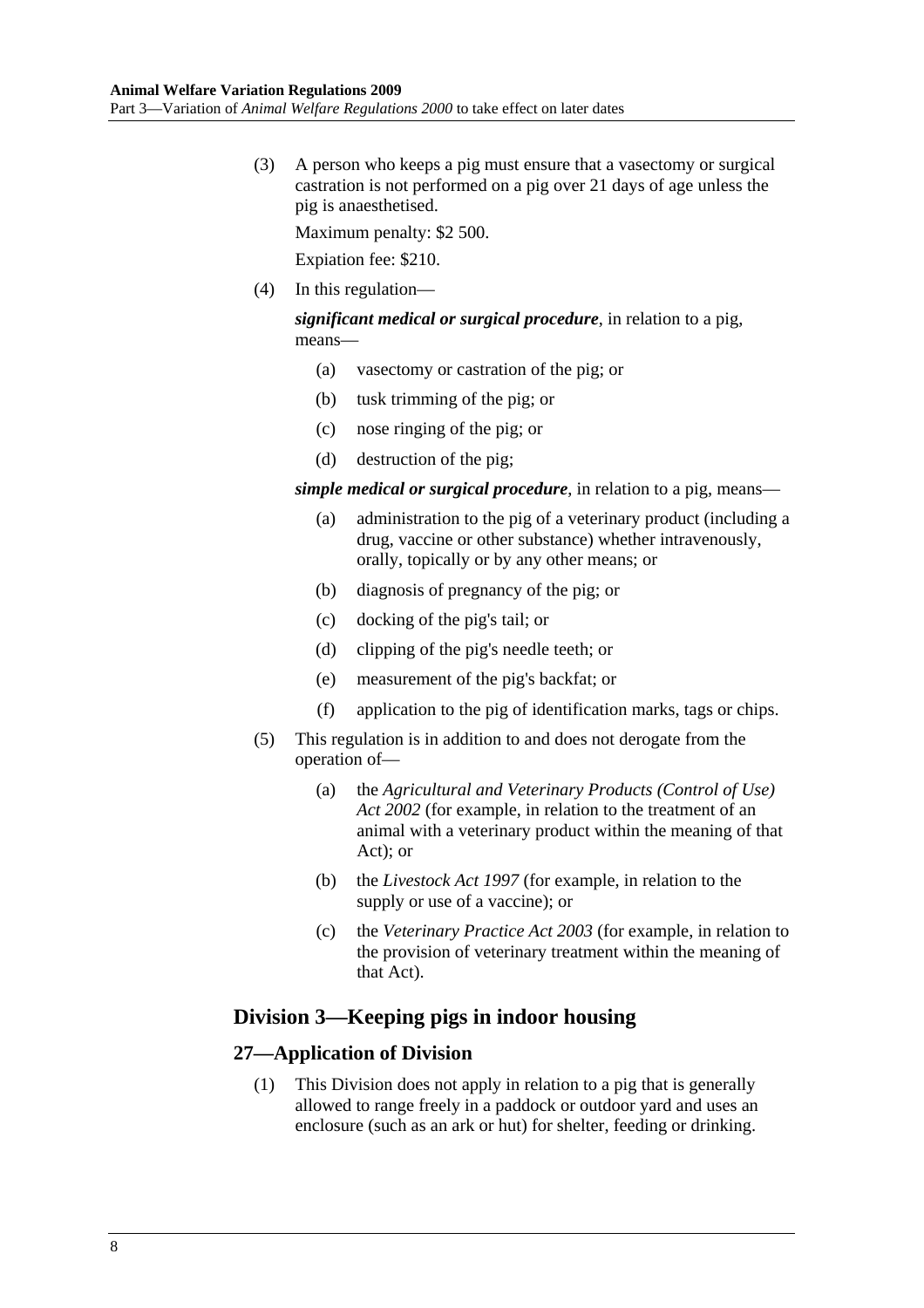(2) A reference in this Division to a minimum area of floor space required for housing for a pig is a reference to the total floor space that is to be available to the pig in the housing and does not, unless otherwise specified, include any area occupied by fixtures or fittings.

## **28—Pigs in individual housing—minimum space and welfare requirements**

- (1) The minimum floor space requirements for pigs in individual housing set out in subregulation (2) apply to new housing, or a substantial alteration to existing housing—
	- (a) in respect of which an application for development approval is made under the *Development Act 1993* after the commencement of this regulation; or
	- (b) in respect of which—
		- (i) no application for development approval has been made under the *Development Act 1993*; and
		- (ii) the building work begins after the commencement of this regulation.
- (2) A person who keeps a pig in individual housing must ensure that—
	- (a) in the case of a sow kept in a stall—the floor space of the stall is not less than 0.6 metres wide and not less than 2.2 metres long; and
	- (b) in the case of a sow kept in a farrowing pen—the floor space of the pen (which may include space occupied by a farrowing crate and creep area) is not less than 5.6 square metres; and
	- (c) in the case of a sow kept in a farrowing crate with an adjacent creep area (whether or not within a farrowing pen)—
		- (i) the floor space of the farrowing crate and creep area, when aggregated, is not less than 3.2 square metres; and
		- (ii) the floor space of the farrowing crate (which may include space occupied by a rear anti-crush rail, appropriately placed) is not less than 0.5 metres wide (when measured to within 0.45 metres of the floor of the crate) and not less than 2 metres long; and
	- (d) in the case of a boar kept in a stall—the floor space of the stall is not less than 0.7 metres wide and not less than 2.4 metres long; and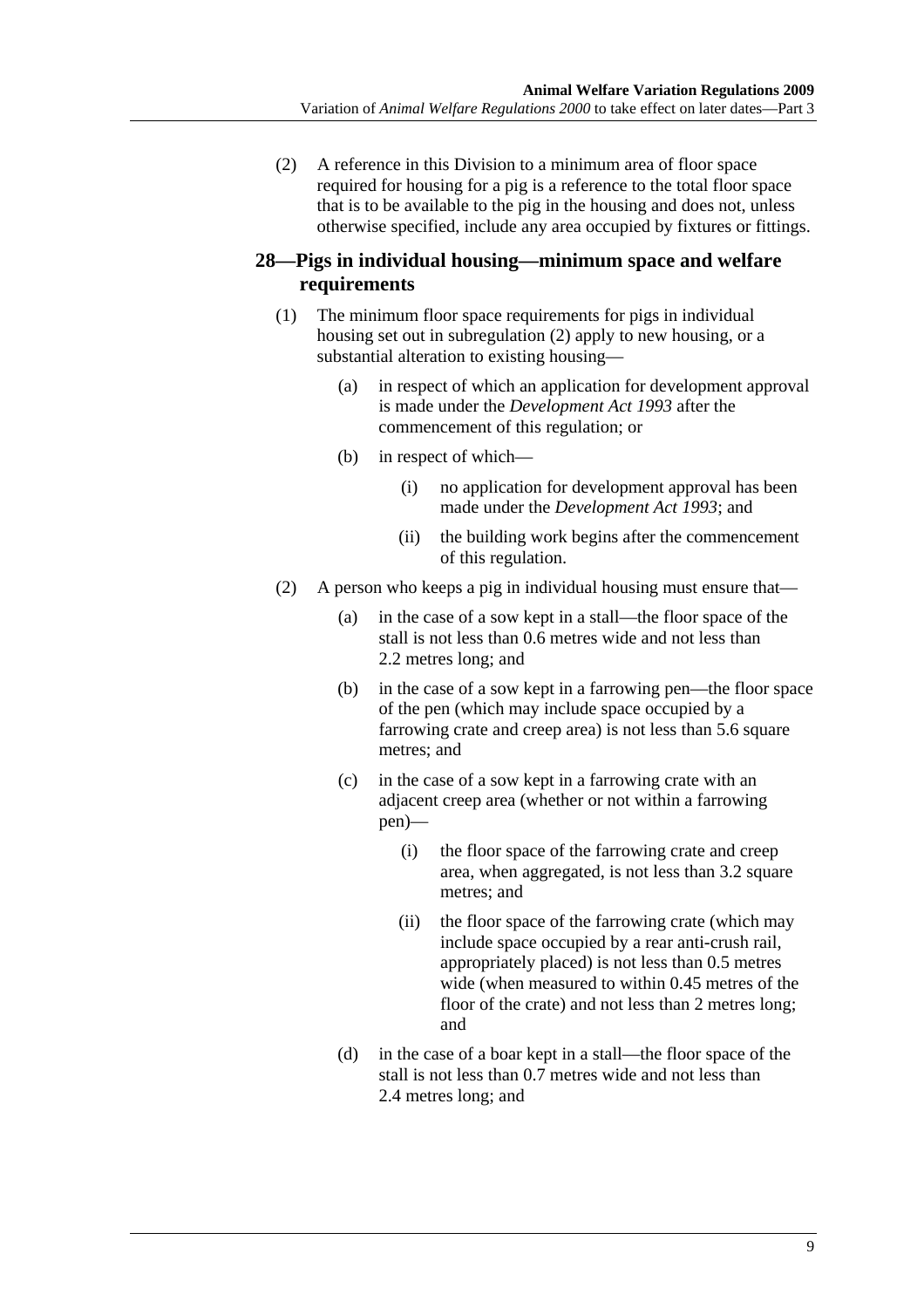(e) in the case of a boar kept in a pen—the floor space of the pen is not less than 6 square metres.

Maximum penalty: \$2 500.

Expiation fee: \$210.

- (3) A person who keeps a pig in individual housing must ensure that—
	- (a) the pig is managed in such a way as to avoid harm to the pig (including aggressive or threatening behaviour) from a pig in a neighbouring area; and
	- (b) the pig is able to stand and lie down without being obstructed by fixtures or fittings; and
	- (c) if the pig is kept in a stall—
		- (i) the pig is able to stand without simultaneously touching—
			- (A) opposite ends of the stall; or
			- (B) opposite sides of the stall; and
		- (ii) the pig is able to lie down without its snout and hindquarters simultaneously touching opposite ends of the stall; and
		- (iii) the pig's back does not touch any bars along the top face of the stall when standing or when it has its head down while feeding or drinking; and
	- (d) in addition—
		- (i) in the case of a sow kept in a farrowing crate—
			- (A) during and after farrowing, the sow and her piglets are provided with sufficient space to minimise the risk of the piglets being crushed, trapped or otherwise injured; and
			- (B) when lactating, the sow is able to lie and extend her limbs freely and position herself so that both sides of her udder are accessible to her piglets; and
			- (C) the sow is not confined in the farrowing crate for more than 6 weeks during any 1 reproductive cycle unless she is required to foster piglets (in which case, she may be confined 1 additional time during which period she must receive such extra nutrition and supervision as may be necessary in order to maintain good health and vitality); and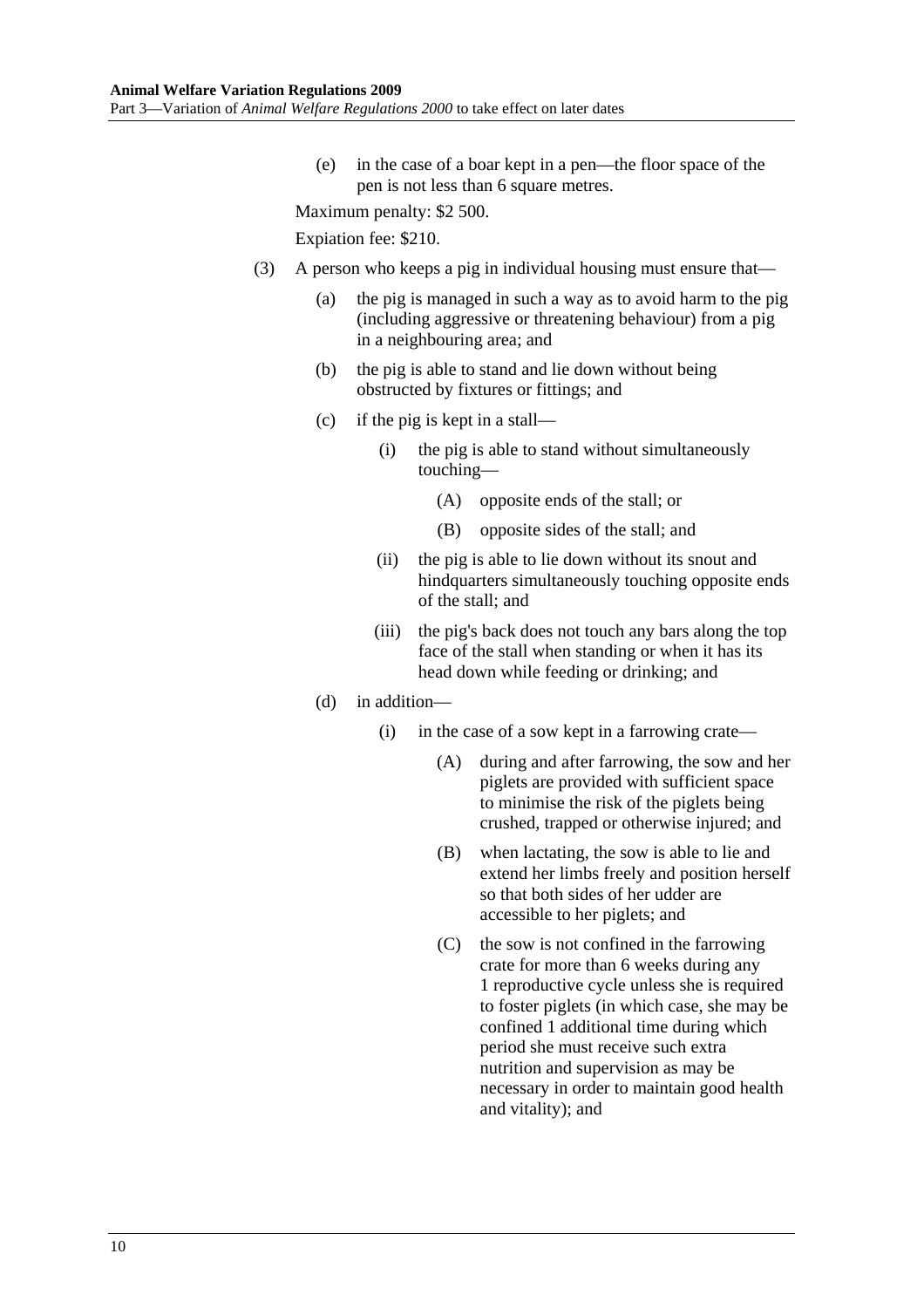(ii) in the case of a boar kept in a stall—the boar is released from the stall for mating or exercise at least twice a week.

Maximum penalty: \$2 500.

Expiation fee: \$210.

**Note—** 

It is intended that, from 20 April 2017, it will be unlawful for a pregnant sow to be confined in a stall for more than 6 weeks during any 1 reproductive cycle unless she is convalescing or receiving other veterinary care.

#### **29—Pigs in group housing—minimum space and welfare requirements**

**Note—** 

Subregulation (1) will come into operation on 20 April 2012.

- (1) A person who keeps a pig in group housing must ensure that—
	- (a) for each sow kept in the housing—the floor space of the housing is not less than 1.4 square metres;
	- (b) for each gilt weighing more than 100 kilograms kept in the housing—the floor space is not less than 1 square metre;
	- (c) in any other case—the floor space of the housing is not less than the number of square metres calculated in accordance with the following formula:

 $0.030 x (P x 0.67)$ 

where—

*P* is the average weight in kilograms of each pig kept in the housing.

Maximum penalty: \$2 500.

Expiation fee: \$210.

 (2) A person who keeps a pig in group housing must ensure that the pig is managed in such a way as to avoid harm to the pig (including aggressive or threatening behaviour) from other pigs in the housing. Maximum penalty: \$2 500.

Expiation fee: \$210.

#### **30—Equipment in indoor housing**

- (1) A person who keeps a pig in indoor housing that is ventilated by an electronically controlled ventilation system must ensure—
	- $(a)$  that—
		- (i) inspections of the ventilation system are carried out at least twice a day; or
		- (ii) the housing is fitted with an alarm system,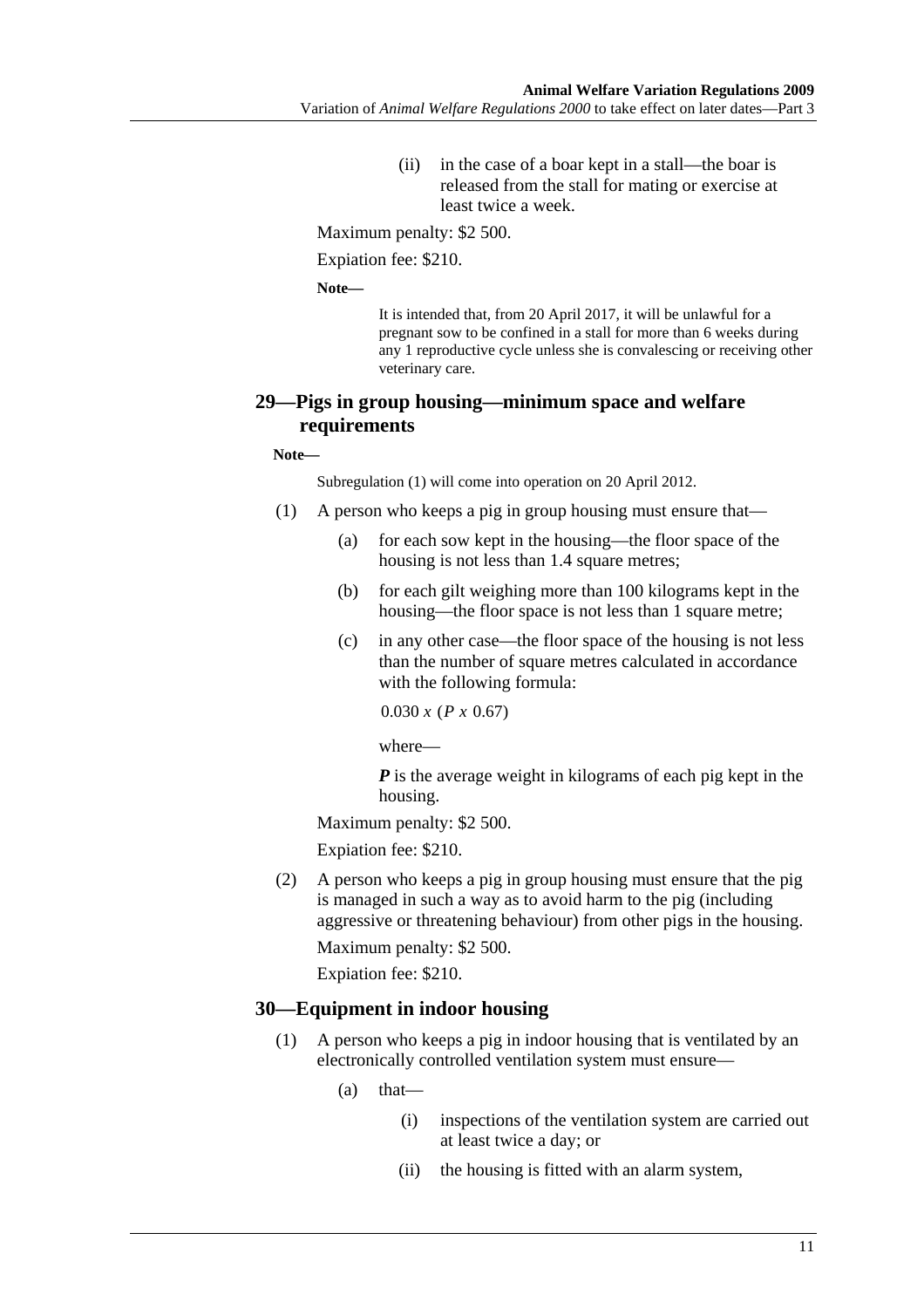for the purpose of alerting a person responsible for the care of the pig to any failure or malfunction of the ventilation system; and

 (b) that the housing is provided with a backup system or equipment that may be relied on to ventilate the housing in the event of such failure or malfunction in order to maintain the health and vitality of the pig.

Maximum penalty: \$2 500.

Expiation fee: \$210.

- (2) A person who keeps a pig in indoor housing must ensure that the housing is equipped with—
	- (a) a feeder and waterer for the pig that—
		- (i) are kept in good working order; and
		- (ii) are designed and positioned so as not to pose a risk of injury to the pig; and
	- (b) backup equipment or a system that may be relied on to provide feed or water to the pig in the event of a failure or malfunction of a regular feeder or waterer.

Maximum penalty: \$2 500.

Expiation fee: \$210.

 (3) A person who keeps a pig in indoor housing must ensure that each feeder, waterer and ventilation system in the housing and any equipment that is essential to the proper functioning of such a feeder, waterer or ventilation system is, unless otherwise specified in this regulation, inspected at least once a day.

Maximum penalty: \$2 500.

Expiation fee: \$210.

 (4) A person who keeps a pig in indoor housing must ensure that electrical installations of mains voltage are properly earthed and inaccessible to the pig.

Maximum penalty: \$2 500.

Expiation fee: \$210.

#### **13—Variation of Schedule 2—Codes of practice**

Schedule 2, item 17—delete item 17

#### **Note—**

As required by section 10AA(2) of the *Subordinate Legislation Act 1978*, the Minister has certified that, in the Minister's opinion, it is necessary or appropriate that these regulations come into operation as set out in these regulations.